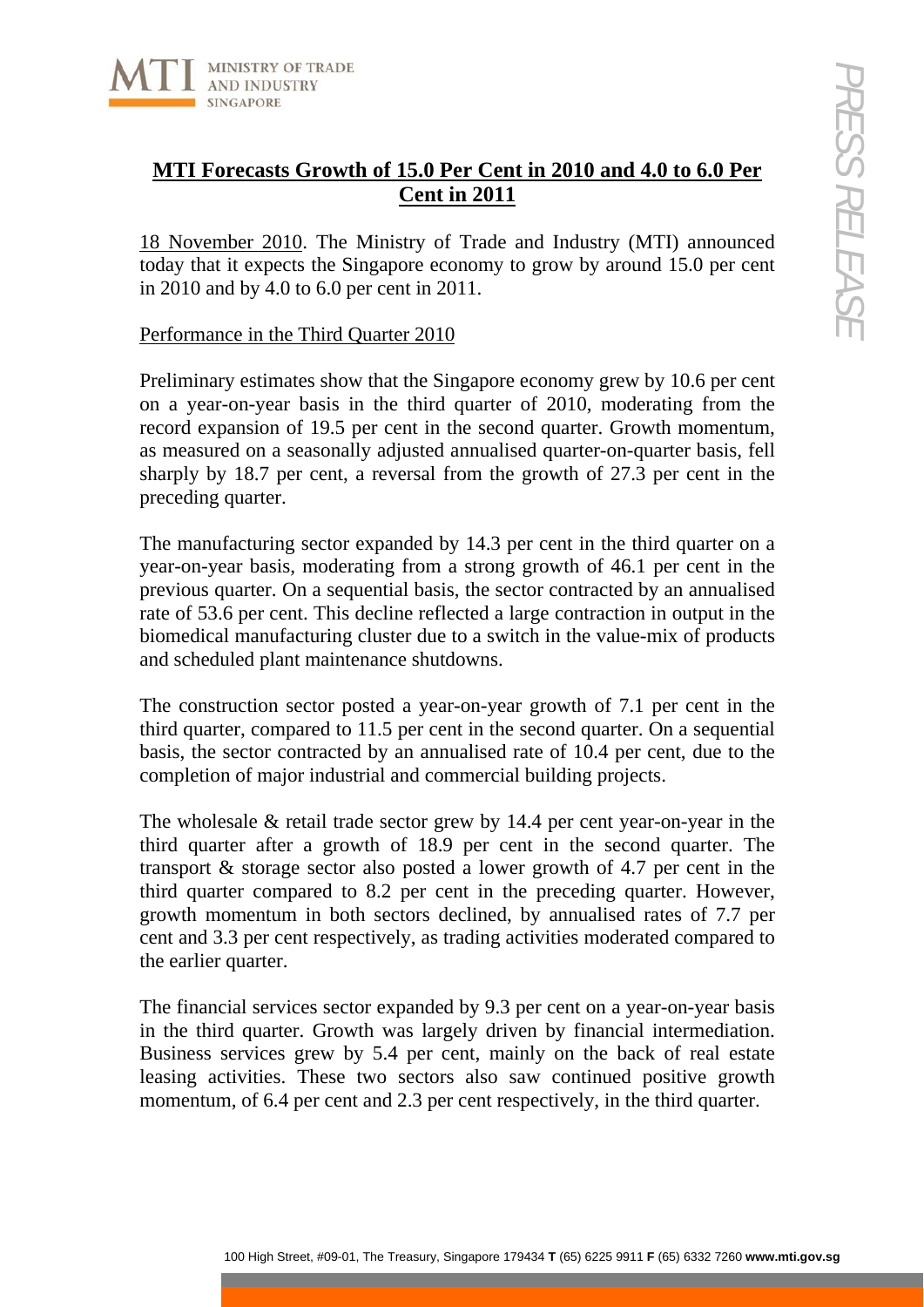

The tourism-related services sectors continued to perform well compared to a year ago. The hotels & restaurants sector grew by 8.1 per cent. "Other services" posted robust growth of 18.1 per cent, driven primarily by entertainment activities in the Integrated Resorts.

## GDP Outlook for 2010

For the rest of 2010, growth will be supported by a number of industry specific factors. Specifically, the biomedical manufacturing cluster is expected to recover with higher production of active pharmaceutical ingredients and restocking activities of several companies. The financial services sector should also continue to recover, supported by resilience in the core banking and insurance industries.

Taking into account these factors, MTI expects the Singapore economy to expand by **around 15.0 per cent** in 2010.

### GDP Outlook for 2011

100 High Street Street, and Treasury, Singapore 179434 The Treasury, Singapore 179434 The Street Street, and Treasury, Societies in the Ineprendent Research Most a moment of Transmission of the Treasury of the Treasury of In 2011, external macroeconomic conditions are expected to remain supportive of growth. The advanced economies will grow at a steady but relatively slow pace. The cyclical rebound in business investment should continue to pick up, supported by accommodative monetary policies. While household demand in the advanced economies will continue to grow, the strength of recovery could be restrained by high unemployment and weak household balance sheets.

In Asia, domestic demand is expected to remain robust, boosted by wage growth, supportive government policies and healthy fundamentals. This will drive intra-regional trade in goods and services (such as travel and finance). In addition to the expected boost in external demand, economic activities in Singapore will also increase on account of new capacity additions in the manufacturing sector and progressive offerings of recreational facilities in the tourism-related services industries.

Nevertheless, the global economy remains vulnerable to several downside risks, notably a reversion to recessionary conditions in the US, and concerns of sovereign debt sustainability in the peripheral EU economies.

MTI expects Singapore's economic growth in 2011 to be **between 4.0 to 6.0 per cent**.

MINISTRY OF TRADE AND INDUSTRY 18 November 2010